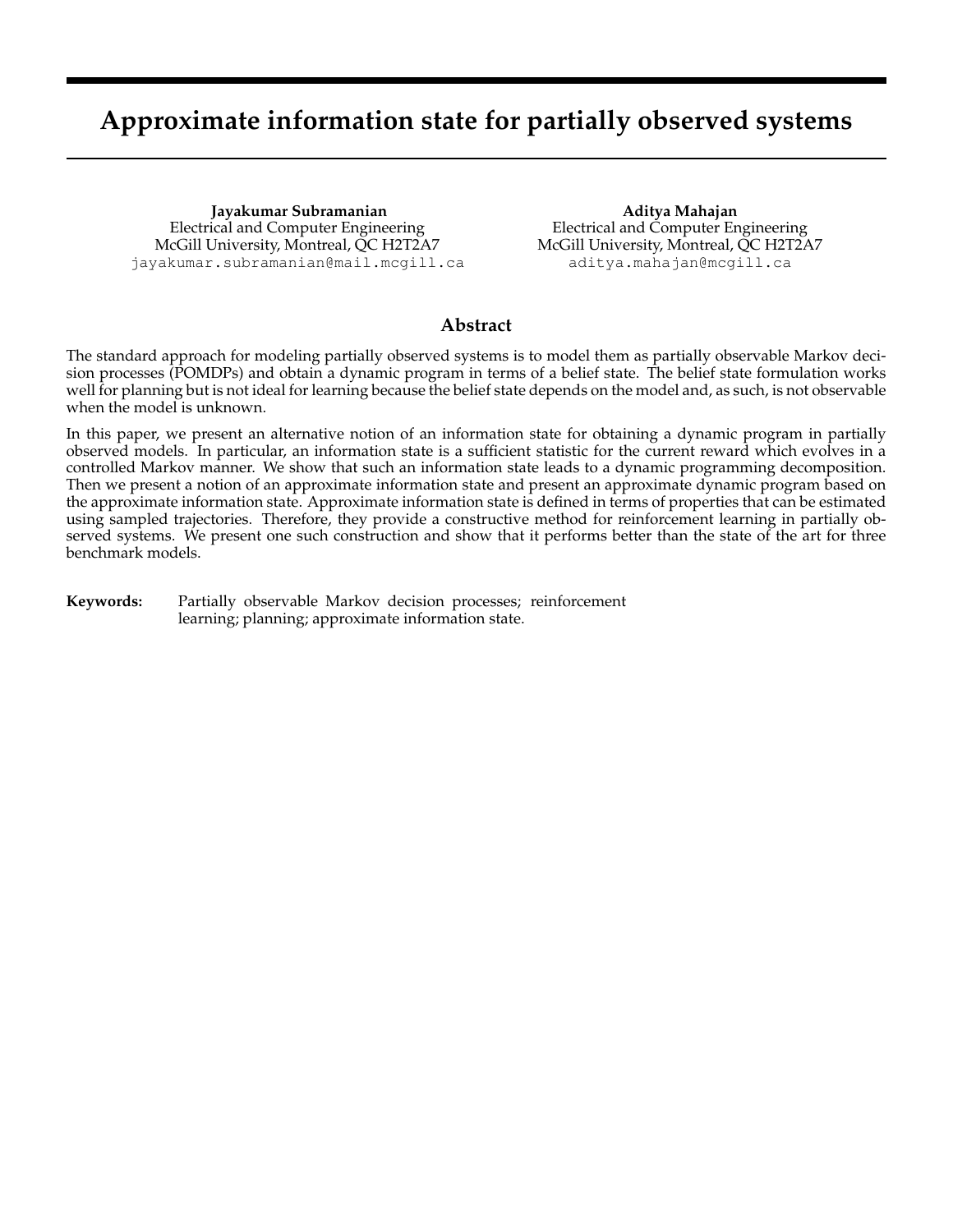# **1 Introduction**

The theory of Markov decision processes focuses primarily on systems with full state observation. When systems with partial state observations are considered, they are converted to systems with full state observations by considering the belief state (which is the posterior belief on the state of the system given the history of observations and actions). Although this leads to an explosion in the size of the state space, the resulting value function has a nice property—it is piecewise linear and convex in the belief state [14]—which is exploited to develop efficient algorithms to compute the optimal policy [9, 13]. Thus, for planning, there is little value in studying alternative characterizations of partially observed models.

However, the belief state formulation is not as nice a fit for learning. Part of the difficulty is that the construction of the belief state depends on the system model. So, when the system model is unknown, the belief state cannot be constructed using the observations. Therefore, critic based methods are not directly applicable. There are some results that circumvent this difficulty [3, 7, 10]. However, many of the recent results suggest that using RNNs (Recurrent Neural Networks [12]) or LSTMs (Long Short Term Memories [8]) for modeling the policy function (actor) and/or the actionvalue function (critic) works for reinforcement learning in partially observed systems [1,2,5,6,16,17]. In this paper, we present a rigorous theory for planning and learning in partially observed models using the notions of information state and approximate information state. We then present numerical experiments that show that the approximate information state based works well on benchmark models.

## **2 Model**

A general system with partial observations may be represented using the following stochastic input-output model. Consider a system that takes two inputs: a control input  $U_t \in \mathcal{U}$  and a stochastic input  $W_t \in W$  and generates two outputs: an observation  $Y_t \in \mathcal{Y}$  and a real-valued reward  $R_t$ . The spaces  $\mathcal{W}, \mathcal{U}$ , and  $\mathcal{Y}$  are Banach spaces and the stochastic inputs  $(W_1, \ldots, W_T)$  are independent random variables defined on a common probability space.

Formally, we assume that there are observation functions  $\{f_t\}_{t=1}^T$  and reward functions  $\{r_t\}_{t=1}^T$  such that  $Y_t =$  $f_t(Y_{1:t}, U_{1:t-1}, W_t)$  and  $R_t = r_t(Y_{1:t}, U_{1:t}, W_t)$ . An agent observes the history  $H_t = (Y_{1:t}, U_{1:t-1})$  of observations and control inputs until time t and chooses the control input  $U_t = \pi_t(H_t)$  according to some history dependent policy  $\pi \coloneqq {\{\pi_t\}}_{t=1}^T$ . The performance of policy  $\pi$  is given by

$$
J(\pi) = \mathbb{E}^{\pi} \left[ \sum_{t=1}^{T} R_t \right].
$$
 (1)

The objective of the agent is to choose a policy  $\pi$  to maximize the expected total reward  $J(\pi)$ .

**A dynamic programming decomposition.** Recursively define the following *value functions*.  $V_{T+1}(h_{T+1}) = 0$  and for  $t \in \{T, \ldots, 1\}$ :

$$
Q_t(h_t, u_t) = \mathbb{E}[R_t + V_{t+1}(H_{t+1}) | H_t = h_t, U_t = u_t] \text{ and } V_t(h_t) = \max_{u_t \in \mathcal{U}} Q_t(h_t, u_t).
$$
 (2)

**Theorem 1** *A policy*  $\pi = (\pi_1, \dots, \pi_T)$  *is optimal if and only if it satisfies*  $\pi_t(h_t) \in \arg \max_{u_t \in \mathcal{U}} Q_t(h_t, u_t)$ .

The above dynamic program uses the history of observations and actions as state and as such a dynamic program is not efficient for computing the optimal policy but it will serve as a reference for the rest of the analysis.

**Information state and a simplified dynamic program.** Let  $\mathcal{F}_t = \sigma(H_t)$  denote the filtration generated by the history of observations and control actions.

**Definition 1** An information state  $\{Z_t\}_{t\geq 1}$ ,  $Z_t \in \mathcal{Z}$ , is an  $\mathcal{F}_t$  adapted process (therefore, there exist functions  $\{\vartheta_t\}_{t=1}^T$ such that  $Z_t = \vartheta_t(H_t)$  that satisfies the following properties:

**(P1) Sufficient for performance evaluation**, i.e.,  $\mathbb{E}[R_t | H_t = h_t, U_t = u_t] = \mathbb{E}[R_t | Z_t = \vartheta_t(h_t), U_t = u_t].$ 

(P2) Sufficient to predict itself, i.e., 
$$
\mathbb{P}(Z_{t+1} = z_{t+1} | H_t = h_t, U_t = u_t) = \mathbb{P}(Z_{t+1} = z_{t+1} | Z_t = z_t, U_t = u_t)
$$
, for all  $z_{t+1}$ .

There is no restriction on the space  $\mathcal{Z}$ , although an information state is useful only when the space  $\mathcal{Z}$  is "small" in an appropriate sense. We have assumed that the space  $\mathcal Z$  is time-homogeneous for convenience. In some situations, it may be more convenient to construct an information state which takes values in spaces that are changing with time.

For some models, instead of (P2), it is easier to verify the following stronger conditions:

**(P2a)** Evolves in a state-like manner, i.e., there exist measurable functions  $\{\varphi_t\}_{t=1}^T$  such that  $Z_{t+1} = \varphi_t(Z_t, Y_{t+1}, U_t)$ .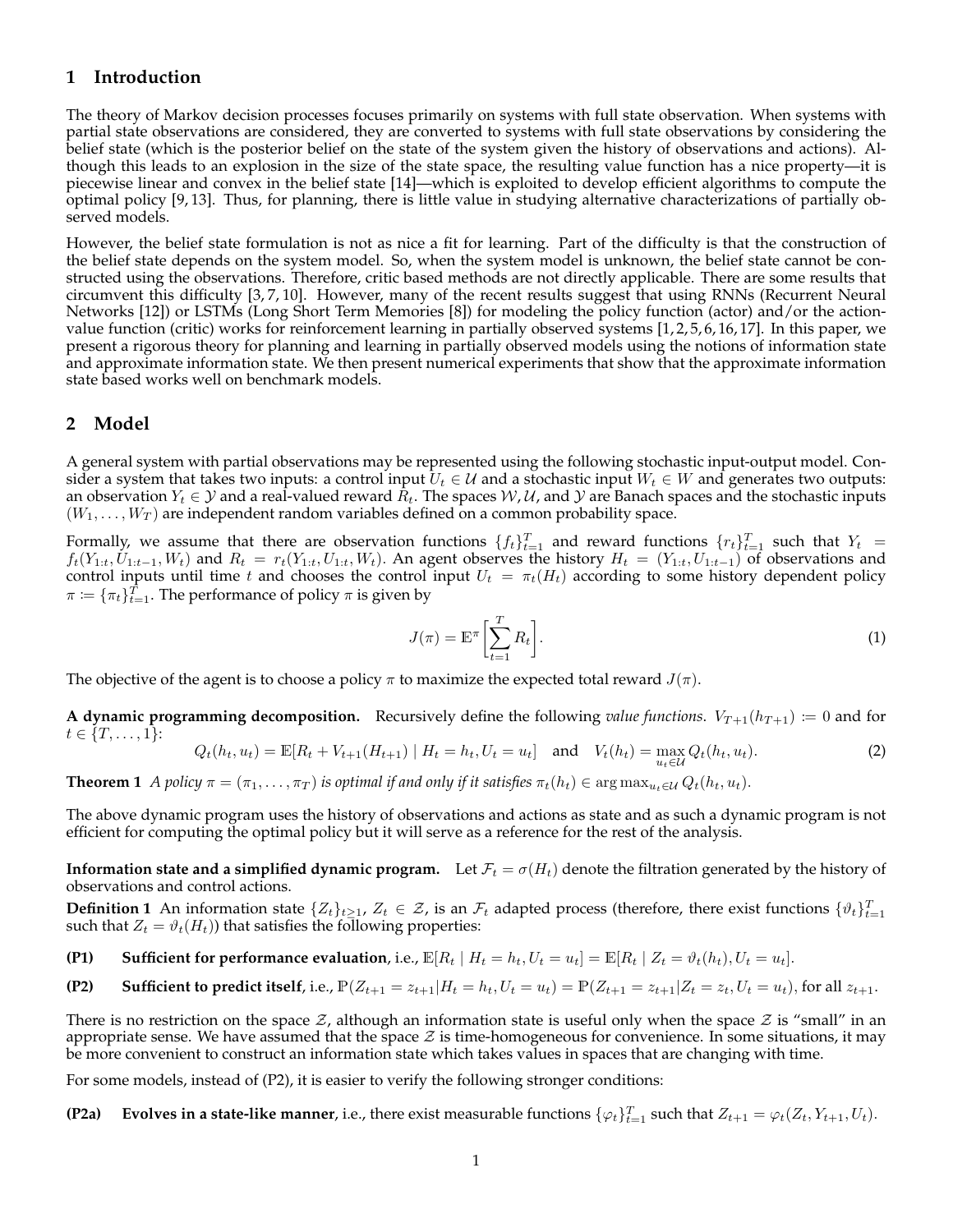#### **(P2b) Is sufficient for predicting future observations**, i.e., for any  $y_{t+1}$

$$
\mathbb{P}(Y_{t+1} = y_{t+1} | H_t = h_t, U_t = u_t) = \mathbb{P}(Y_{t+1} = y_{t+1} | Z_t = \vartheta_t(h_t), U_t = u_t).
$$

**Proposition 1** *(P2a) and (P2b) imply (P2).*

Note that  $Z_t = H_t$  is always an information state, so an information state always exists. It is straight-forward to show that if we construct a state space model for the above input-output model, then the belief on the state given the history of observations and controls is an information state. Below we present an example of a non-trivial information state that is much simpler than the belief state.

**Example 1 (Machine Maintenance)** Consider a machine which can be in one of n ordered states where the first state is the best and the last state is the worst. The production cost increases with the state of the machine. The state evolves in a Markovian manner. At each time, an agent has the option to either run the machine or stop and inspect it for a cost. After inspection, s/he may either repair it (at a cost that depends on the state) or replace it (at a fixed cost). The objective is to identify a maintenance policy to determine to minimize the cost of production, inspection, repair, and replacement.

Let  $\tau$  denote the time of last inspection and  $S_{\tau}$  denote the state of the machine after inspection, repair, or replacement. Then, it can be shown that  $(S_{\tau}, t - \tau)$  is an information state for the system.

The main feature of an information state is that one can always write a dynamic program based on an information state.

**Theorem 2** Let  $\{Z_t\}_{t=1}^T$  be an information state. Recursively define value functions  $\{\tilde{V}_t\}_{t=1}^{T+1}$ , where  $\tilde{V}_t: Z_t \mapsto \mathbb{R}$  as follows:  $\tilde{V}_{T+1}(z_{T+1}) = 0$  and for  $t \in \{T, \ldots, 1\}$ :

$$
\tilde{Q}_t(z_t, u_t) = \mathbb{E}[R_t + \tilde{V}_{t+1}(Z_{t+1}) | Z_t = z_t, U_t = u_t] \quad \text{and} \quad \tilde{V}_t(z_t) = \max_{u_t \in \mathcal{U}} Q_t(z_t, u_t). \tag{3}
$$

*Then,*  $Q_t(h_t, u_t) = \tilde{Q}_t(\vartheta_t(h_t), u_t)$  and  $V_t(h_t) = \tilde{V}_t(\vartheta_t(h_t)).$ 

**Remark 1** In light of Theorem 2, an information state may be viewed as a generalization of the traditional notion of state [11, 18]. Traditionally, the state of an input-output system is sufficient for input-output mapping. In contrast, the information state is sufficient for dynamic programming.

The notion of information state is also related to sufficient statistics for optimal control [15]. However, in contrast to [15], we do not assume a state space model for the underlying system so it is easier to develop reinforcement learning algorithms using our notion of an information state.

Coming back to Example 1, Theorem 2 shows that we can write a dynamic program for that model using the information state  $(S_{\tau}, t-\tau)$ , which takes values in a countable set. This countable state dynamic program is considerably simpler than the standard belief state dynamic program typically used for that model. Another feature of the information state formulation is that the information state  $(S_\tau, t - \tau)$  does not depend on the transition probability of the state of the machine or the cost of inspection or repair. Thus, if these model parameters were unknown, we can use a standard reinforcement learning algorithm to find an optimal policy which maps  $(S_\tau, t - \tau)$  to current action.

Given these benefits of a good information state, it is natural to consider a data-driven approach to identify an information state. An information state identified from data will not be exact and it is important to understand what is the loss in performance when using an approximate information state. In the next section, we present a notion of approximate information state and bound the approximation error.

## **3 Approximate information state (AIS)**

Roughly speaking, a compression of the history is an approximate information state if it approximately satisfies (P1) and (P2). This intuition can be made precise as follows.

**Definition 2** Given positive numbers  $\varepsilon$  and  $\delta$ , an  $(\varepsilon, \delta)$ -approximate information state  $\{\hat{Z}_t\}_{t=1}^T$ , where  $\hat{Z}_t$  takes values in a in a Polish metric space  $(\hat{Z}, d)$ , is an  $\mathcal{F}_t$  adapted process (therefore, there exist functions  $\{\widehat{\vartheta}_t\}_{t=1}^T$  such that  $\hat{Z}_t = \widehat{\vartheta}_t(H_t)$ ) that satisfies the following properties:

**(AP1)** Sufficient for approx. performance evaluation, i.e.,  $\left| \mathbb{E}[R_t | H_t = h_t, U_t = u_t] - \mathbb{E}[R_t | \hat{Z}_t = \hat{\vartheta}_t(h_t), U_t = u_t] \right| \leq \varepsilon$ .

**(AP2) Sufficient to predict itself approximately**. For any Borel subset A of  $\hat{\mathcal{Z}}$  define,  $\mu_t(A) = \mathbb{P}(\hat{Z}_{t+1} \in A \mid H_t = h_t$ ,  $U_t = u_t$ ) and  $\nu_t(A) = \mathbb{P}(\hat{Z}_{t+1} \in A \mid \hat{Z}_t = \hat{\vartheta}_t(h_t), U_t = u_t)$ . Then,  $\mathcal{K}_d(\mu_t, \nu_t) \leq \delta$ , where  $\mathcal{K}_d(\cdot, \cdot)$  denotes the Wasserstein or Kantorovich-Rubinstein distance<sup>1</sup> between two distributions.

<sup>&</sup>lt;sup>1</sup>Let  $(\mathcal{X}, d)$  be a Polish metric space. For any two probability measures  $\mu, \nu$  on  $\mathcal{X}$ , the Wasserstein distance between  $\mu$  and  $\nu$  is:  $\mathcal{K}_d(\mu, \nu) = \inf_{\pi \in \Pi(\mu, \nu)} \int_{\mathcal{X}} d(x, y)^p d\pi(x, y)$  where  $\Pi$  represents the product space of the two distributions.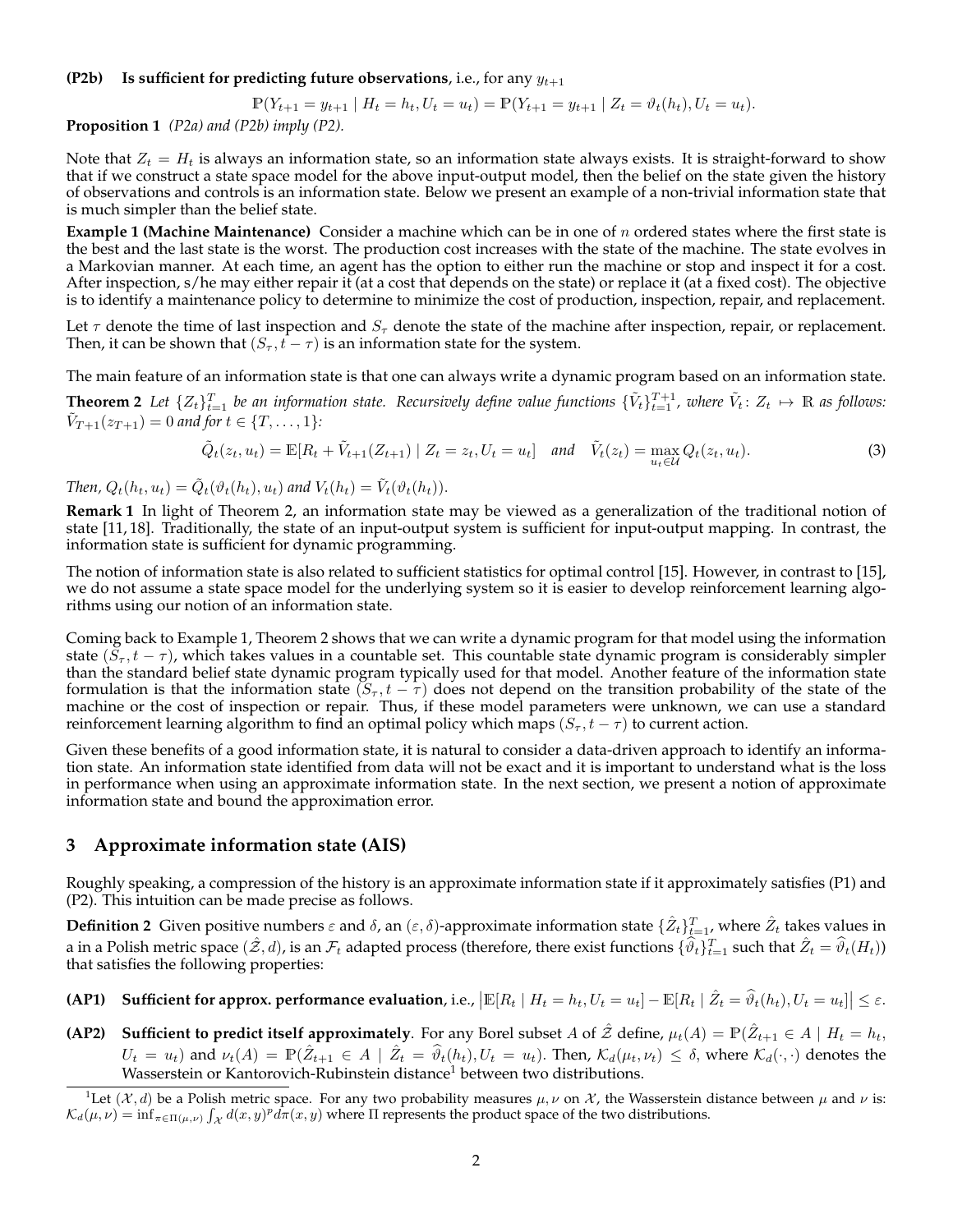Our main result is that one can write an approximate dynamic program based on an approximate information state. **Theorem 3** Let  $\{\hat{Z}_t\}_{t=1}^T$  be an  $(\varepsilon, \delta)$ -approximate information state. Recursively define value functions  $\{\hat{V}_t\}_{t=1}^{T+1}$ , where  $\hat{V}_t: \hat{Z}_t \mapsto$  $\mathbb{R}$  *as follows:*  $\hat{V}_{T+1}(\hat{z}_{T+1}) = 0$  *and for*  $t \in \{T, \ldots, 1\}$ *:* 

$$
\widehat{Q}_t(\hat{z}_t, u_t) = \mathbb{E}[R_t + \widehat{V}_{t+1}(\hat{Z}_{t+1}) | \widehat{Z}_t = \hat{z}_t, U_t = u_t] \quad \text{and} \quad \widehat{V}_t(\hat{z}_t) = \max_{u_t \in \mathcal{U}} \widehat{Q}_t(\hat{z}_t, u_t).
$$

*Suppose*  $\hat{V}_t$  *is Lipschitz continuous with Lipschitz constant*  $L_V$ *. Then, we have the following:* 

 $|Q_t(h_t,u_t) - \widehat{Q}_t(\widehat{\vartheta}_t(h_t),u_t)| \leq (T-t)(\varepsilon + L_V\delta) + \varepsilon \quad \text{and} \quad |V_t(h_t) = \widehat{V}_t(\widehat{\vartheta}_t(h_t))| \leq (T-t)(\varepsilon + L_V\delta) + \varepsilon.$ 

Based on Prop. 1, we provide an alternative characterization of an approximate information state. We can replace (AP2) with the following stronger conditions:

- **(AP2a)** Evolves in a state-like manner, i.e., there exist measurable functions  $\{\hat{\varphi}_t\}_{t=1}^T$  such that  $\hat{Z}_{t+1} = \hat{\varphi}_t(\hat{Z}_t, Y_{t+1}, U_t)$ . Moreover, these functions are Lipschitz in  $Y$  with Lipschitz constant  $L_U$ .
- **(AP2b)** Is sufficient for predicting future observations approximately. For any Borel subset A of Y define,  $\mu_t(A)$  =  $\mathbb{P}(Y_{t+1} \in A \mid H_t = h_t, U_t = u_t)$  and  $\nu_t(A) = \mathbb{P}(Y_{t+1} \in A \mid \hat{Z}_t = \hat{\vartheta}_t(h_t), U_t = u_t)$ . Then,  $\mathcal{K}(\mu_t, \nu_t) \leq \delta$ ,
- **Proposition 2** If (AP2) is replaced by (AP2a) and (AP2b), the result of Theorem 3 holds with  $L_V$  replaced by  $L_U L_V$ .

**Corollary 1** *Suppose*  $\{Z_t\}_{t=1}^T$  *is an information state and*  $\{\hat{Z}_t\}_{t=1}^T$  *is an*  $(\varepsilon, \delta)$ -approximate information state. Then for any real*ization*  $h_t$  *of*  $H_t$ , we have the following:

$$
|Q_t(\vartheta_t(h_t), u_t) - \widehat{Q}_t(\widehat{\vartheta}_t(h_t), u_t)| \le (T - t)(\varepsilon + L_V \delta) + \varepsilon \quad \text{and} \quad |V_t(\vartheta_t(h_t)) - \widehat{V}_t(\widehat{\vartheta}_t(h_t))| \le (T - t)(\varepsilon + L_V \delta) + \varepsilon.
$$

# **4 Reinforcement learning using approximate information state**

In this section, we use an approximate information state to design reinforcement learning algorithms for infinite horizon POMDPs. We split our approach into two steps—a data-driven approach to construct an approximate information state and reinforcement learning using this approximate information state.

**Constructing an approximate information state.** The definition of approximate information state suggests two ways to construct an information state from data: either use  $\vartheta(h_t)$  to determine an approximate information state that satisfies conditions (AP1) and (AP2) or conditions (AP1), (AP2a), and (AP2b). We present the second approach here.

We use two function approximators: (i) A recurrent neural network (RNN) or its refinements such as LSTM or GRU with state  $C_{t-1}$ , inputs  $(Y_t, U_{t-1})$  and output  $\hat{Z}_t$ . We denote this function approximator by  $\rho$ . (ii) A feed forward network as in the previous case, except that  $\tilde{\nu}_{t+1}$  is the prediction of  $\nu_{t+1}$ , the distribution of the next approximate information state  $\hat{Z}_{t+1}$ . We denote this function approximator as  $\psi$ .

To minimize  $\varepsilon$  and  $\delta$ , we train the networks  $\rho$  and  $\psi$  using the loss function  $\mathcal{L}_{\rho,\psi} = \lambda \mathcal{L}_R + (1 - \lambda) \mathcal{L}_{\nu}$  where  $\mathcal{L}_R =$  $\frac{1}{B}\sum_{t=1}^B$  smoothL1( $\tilde{R}_t-R_t$ ), (where  $B$  is the batch size and smoothL1 is the standard smooth approximation for L1 loss) and  $\mathcal{L}_{\nu} = -\sum_{t=1}^{B-1} \log(\tilde{\nu}_{t+1}(Y_{t+1})),$  which is the negative log likelihood loss for  $\tilde{\nu}_t$  and thus approximates the KL-divergence between  $\mu_t$  and  $\nu_t$ . We use the KL-divergence as a surrogate for the Wasserstein distance because: (i) Wasserstein distance is computationally expensive to compute; and (ii) KL-divergence upper bounds the total variation (due to Pinsker's inequality), which in turn upper bounds Wasserstein distance for metric spaces with bounded diameter.

**Reinforcement learning.** Let  $\pi_\theta : \hat{Z}_t \mapsto \Delta(U_t)$  be a parametrized stochastic policy, where the parameters  $\theta$  lie in a closed convex set  $\Theta$ . For example,  $\pi_{\theta}$  could be a feed forward neural network with input  $\hat{Z}_t$  and output to be a  $|U_t|$  dimensional vector  $\eta$ , where:  $\pi_{\theta}(u|\hat{z}) = \exp(\tau \eta_u)/\sum_{w \in \mathcal{U}} \exp(\tau \eta_w)$ , where  $\tau$  is a hyperparameter. In such a policy,  $\theta$  corresponds to the weights of the network. The basic idea behind policy based reinforcement learning is to get sample path based estimates of the performance gradient  $\nabla_{\theta}J$ , which is then used as a gradient loss function for updating the parameters  $\theta$  using stochastic gradient descent.

An architecture for combining the construction of the approximate information state with reinforcement learning is shown on the right. In this architecture, we train the networks  $(\rho, \phi)$  and  $\pi_{\theta}$  in parallel using a two time-scale algorithm. In particular, by a slight abuse of notation, let  $\rho$  and  $\psi$  denote the weights of the corresponding networks. Then,

$$
\begin{bmatrix} \rho_{k+1} \\ \psi_{k+1} \end{bmatrix} = \begin{bmatrix} \rho_k \\ \psi_k \end{bmatrix} + a_k \nabla_{\rho, \psi} \mathcal{L}_{\rho, \psi} \text{ and } \theta_{k+1} = \theta_k + b_k \nabla_{\theta} J(\pi_{\theta_k}),
$$